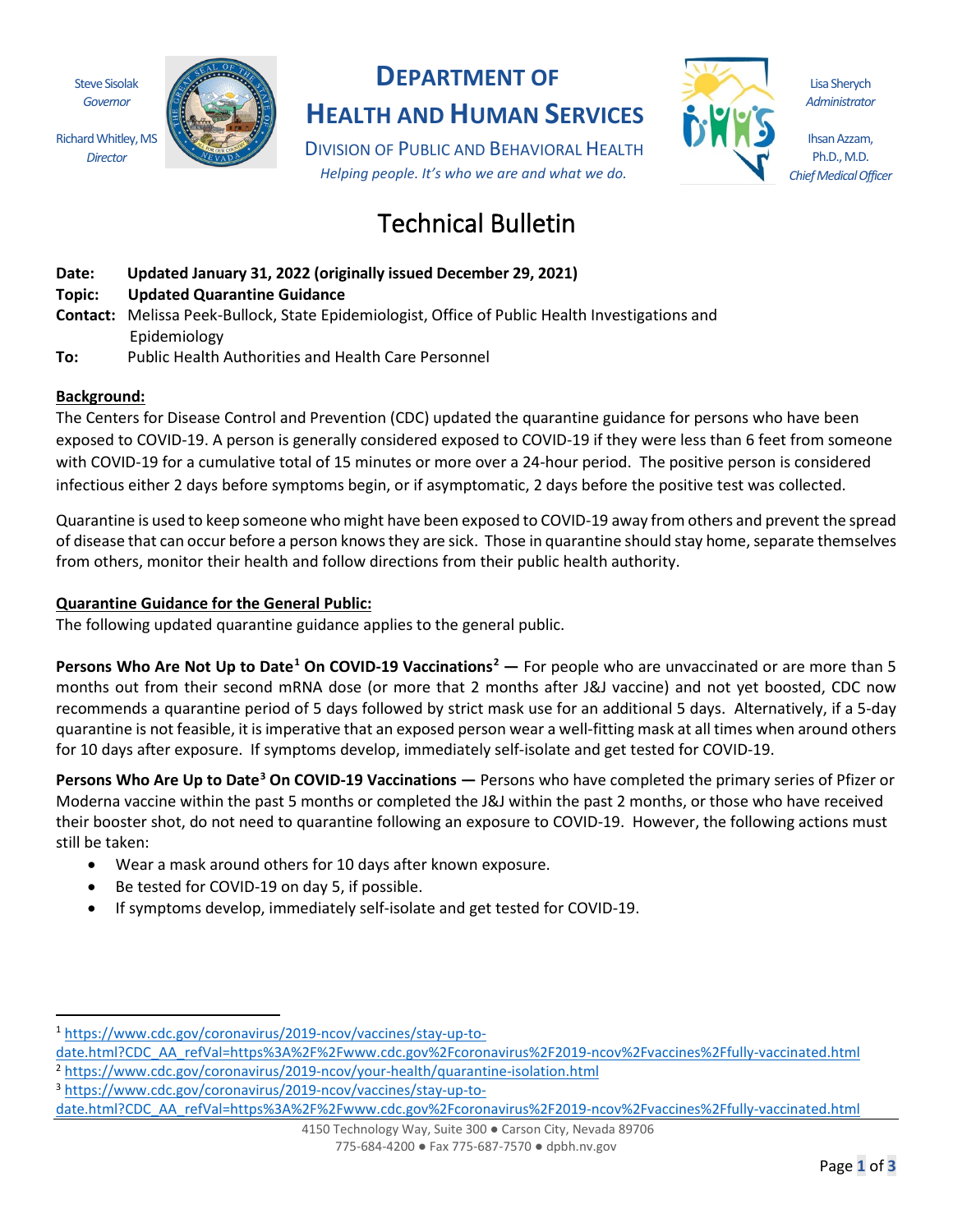**Persons Who Have Had Confirmed COVID-19 Within the Past 90 Days —** Persons who have had confirmed COVID-19 within the past 90 days (meaning they tested positive using a viral test) do not need to quarantine following an exposure to COVID-19. However, the following actions must still be taken:

- Wear a mask around others for 10 days after known exposure.
- Watch for symptoms until 10 days after you last had close contact with someone with COVID-19.
- If symptoms develop, immediately self-isolate and get tested for COVID-19.

#### **Quarantine Guidance for Health Care Personnel:**

In general, asymptomatic Health Care Personnel (HCP) who have recovered from SARS-CoV-2 infection in the prior 90 days **do not** require work restriction following a higher-risk exposure. Higher-risk exposures generally involve exposure of HCP's eyes, nose, or mouth to material potentially containing SARS-CoV-2, particularly if these HCP were present in the room for an [aerosol-generating procedure.](https://www.cdc.gov/coronavirus/2019-ncov/hcp/faq.html) [The full CDC guidance on quarantine of HCP can be found online here.](https://www.cdc.gov/coronavirus/2019-ncov/hcp/guidance-risk-assesment-hcp.html) This CDC guidance applies to all HCP except clinical laboratory personnel and may be utilized for both acute and nonacute settings. Non-acute settings include, but are not limited to, community-based HCP, school-based HCP, outpatient clinics, surgery centers and physician clinics.

**HCP Who Have Not Been Vaccinated or Have completed a Primary Series but are not Up to Date[4,](#page-1-0)[5](#page-1-1) —** HCP who are asymptomatic and are unvaccinated or vaccinated but have not completed a primary series or have not received a booster dose (if > 2 months have passed since completing a single dose J&J primary series or > 5 months have passed since the second dose of a Moderna or Pfizer primary series) and have been exposed to COVID-19 must follow one of three strategies:

- 1. Conventional: Quarantine for 10 days *or* 7 days with a negative test on day 5 or later after exposure.
- 2. Contingency: No work restrictions with a negative test on days 1, 2, 3 and 5-7 after exposure. (If shortage of tests, prioritize Day 1 to 2 and Day 5-7).
- 3. Crisis: No work restrictions (test if possible).

If following either contingency or crisis strategies, HCPs are expected to follow all recommended infection prevention and control practices, including wearing well-fitting source control, monitoring themselves for fever or symptoms consistent with COVID-19 and not reporting to work if ill or if testing positive from SARS-CoV-2 infection.

**HCP Who Have Completed a Primary Series and are Up to Date[6](#page-1-2) —** HCP are considered up to date if they have received all COVID-19 vaccine doses, including a booster dose, or if they have completed a primary series and > 2 weeks but < 2 months have passed since completing a single dose J&J primary series or > 2 weeks but < 5 months have passed since the second dose of a Moderna or Pfizer primary series, as recommended by the CDC. HCP who are asymptomatic, up to date on COVID-19 vaccination and have been exposed to COVID-19 must follow one of three strategies:

- 1. Conventional: No work restrictions, with a negative test on days 1 and 5-7 after an exposure.
- 2. Contingency: No work restrictions.
- 3. Crisis: No work restrictions.

HCPs are expected to follow all recommended infection prevention and control practices, including wearing well-fitting source control, monitoring themselves for fever or symptoms consistent with COVID-19 and not reporting to work if ill or if testing positive from SARS-CoV-2 infection.

<span id="page-1-0"></span><sup>4</sup> [https://www.cdc.gov/coronavirus/2019-ncov/vaccines/stay-up-to-](https://www.cdc.gov/coronavirus/2019-ncov/vaccines/stay-up-to-date.html?CDC_AA_refVal=https%3A%2F%2Fwww.cdc.gov%2Fcoronavirus%2F2019-ncov%2Fvaccines%2Ffully-vaccinated.html)

<span id="page-1-1"></span>[date.html?CDC\\_AA\\_refVal=https%3A%2F%2Fwww.cdc.gov%2Fcoronavirus%2F2019](https://www.cdc.gov/coronavirus/2019-ncov/vaccines/stay-up-to-date.html?CDC_AA_refVal=https%3A%2F%2Fwww.cdc.gov%2Fcoronavirus%2F2019-ncov%2Fvaccines%2Ffully-vaccinated.html)-ncov%2Fvaccines%2Ffully-vaccinated.html <sup>5</sup> <https://www.cdc.gov/coronavirus/2019-ncov/hcp/guidance-risk-assesment-hcp.html>

<span id="page-1-2"></span><sup>6</sup> [https://www.cdc.gov/coronavirus/2019-ncov/vaccines/stay-up-to-](https://www.cdc.gov/coronavirus/2019-ncov/vaccines/stay-up-to-date.html?CDC_AA_refVal=https%3A%2F%2Fwww.cdc.gov%2Fcoronavirus%2F2019-ncov%2Fvaccines%2Ffully-vaccinated.html)

[date.html?CDC\\_AA\\_refVal=https%3A%2F%2Fwww.cdc.gov%2Fcoronavirus%2F2019](https://www.cdc.gov/coronavirus/2019-ncov/vaccines/stay-up-to-date.html?CDC_AA_refVal=https%3A%2F%2Fwww.cdc.gov%2Fcoronavirus%2F2019-ncov%2Fvaccines%2Ffully-vaccinated.html)-ncov%2Fvaccines%2Ffully-vaccinated.html